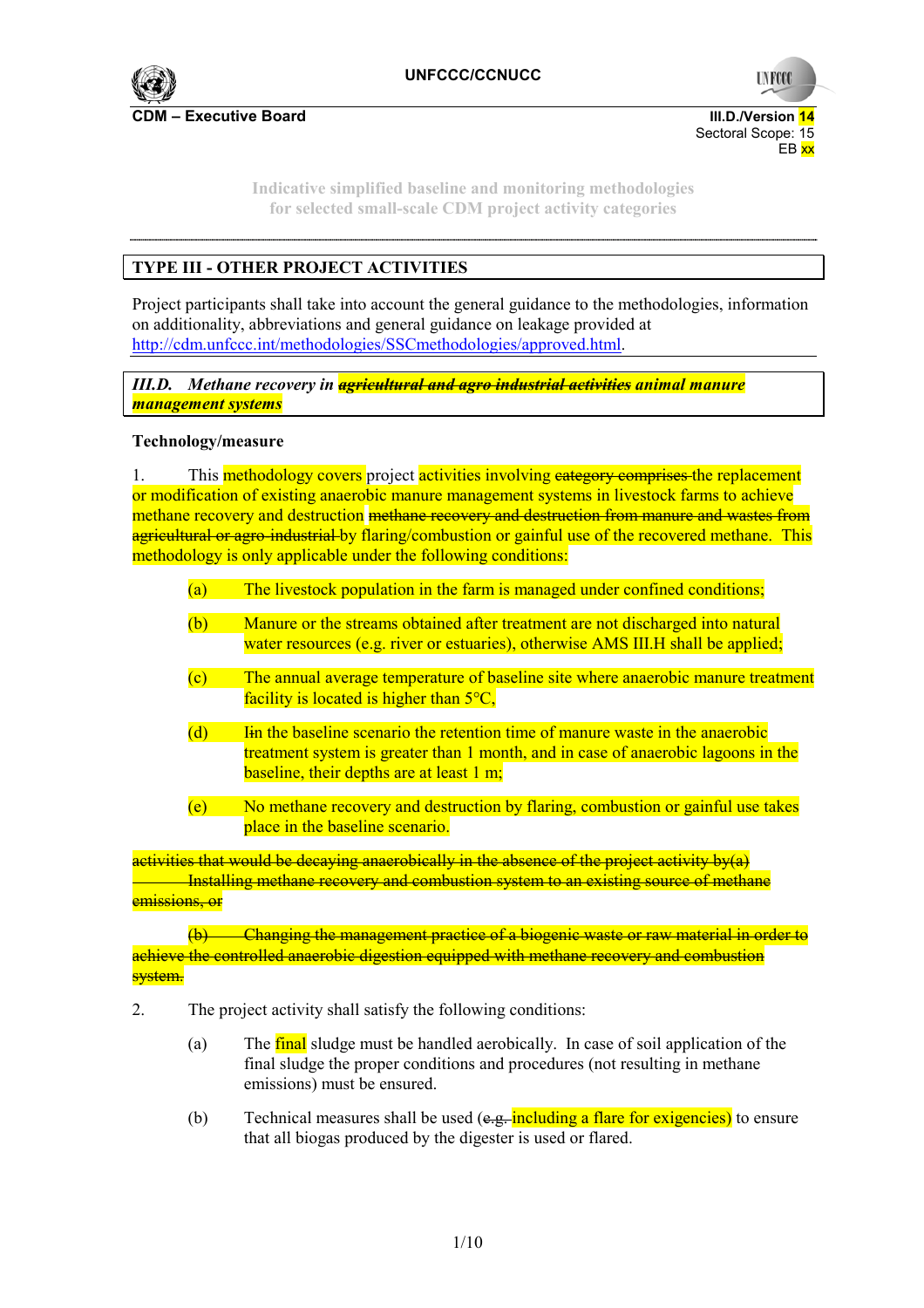

**UNFCC** 

Sectoral Scope: 15<br>EB xx en de la provincia de la provincia de la provincia de la provincia de la provincia de la provincia de la provi

> **Indicative simplified baseline and monitoring methodologies for selected small-scale CDM project activity categories**

*III.D. Methane recovery in animal manure management systems in agricultural and agro industrial activities (cont)* 

3. Projects that recover methane from landfills shall use **eategory AMS** III. G and projects for wastewater treatment shall use **eategoryAMS** III.H.

4. The recovered methane from the above measures may also be utilised for the following applications instead of flaring or combustion:

- (a) Thermal or electrical energy generation directly; or
- (b) Thermal or electrical energy generation after bottling of upgraded biogas; or
- (c) Thermal or electrical energy generation after upgrading and distribution:
	- (i) Upgrading and injection of biogas into a natural gas distribution grid with no significant transmission constraints; or
	- (ii) Upgrading and transportation of biogas via a dedicated piped network to a group of end users.

5. If the recovered methane is used for project activities covered under paragraph 4 (a), that component of the project activity shall use a corresponding category under type I.

6. If the recovered methane is used for project activities covered under paragraph 4 (b), or 4 (c) the relevant provisions in AMS III.H related to upgrading, bottling of biogas, injection of biogas into a natural gas distribution grid and transportation of biogas via a dedicated piped network shall be used.

7. Measures are limited to those that result in **aggregate** emission reductions of less than or equal to 60 kt  $CO<sub>2</sub>$  equivalent annually from all type III components of the project activity. Emission reductions under this category are estimated *ex ante* (ER<sub>ex-ante</sub>) as the difference between baseline emissions (paragraph 9) and project emissions (paragraph 17).

#### **Boundary**

 $8.$  The project boundary is the physical, geographical site of the livestock and manure management systems, and the facilities which recover and flare/combust or use methanere every and flare or usefacility.

#### **Project Activity Emissions**

### **Baseline**

9. The baseline scenario is the situation where, in the absence of the project activity, animal manure is biomass and other organic matter are left to decay anaerobically within the project boundary and methane is emitted to the atmosphere. Baseline emissions (BE<sub>y</sub>) are calculated  $\frac{dx}{ }$ **ante**-using the amount of the waste or raw material that would decay anaerobically in the absence of the project activity, with the most recent IPCC tier 2 approach (please refer to the chapter 'Emissions from Livestock and Manure Management' under the volume 'Agriculture, Forestry and other Land use' of the 2006 IPCC Guidelines for National Greenhouse Gas Inventories). For this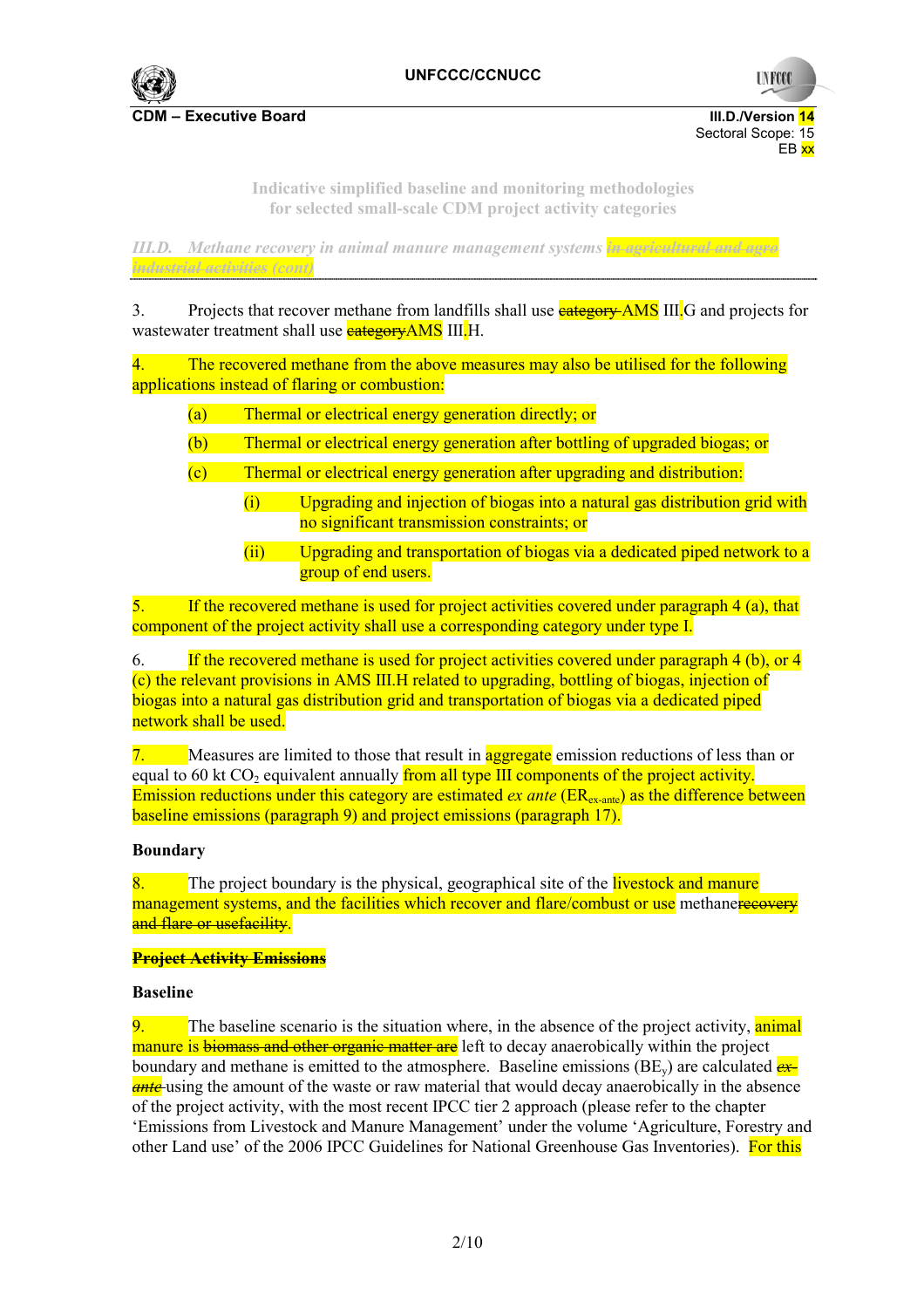

**UNFCC** 

**Indicative simplified baseline and monitoring methodologies for selected small-scale CDM project activity categories** 

en de la provincia de la provincia de la provincia de la provincia de la provincia de la provincia de la provi

*III.D. Methane recovery in animal manure management systems in agricultural and agro industrial activities (cont)* 

calculation, information about the characteristics of the manure and of the management systems in the baseline is required. Manure characteristics include the amount of volatile solids (VS) produced by the livestock and the maximum amount of methane that can be potentially produced from that manure (Bo).

Baseline emissions are determined as follows:

$$
BE_y = GWP_{CH4} * D_{CH4} * UF_b * \sum_{j,LT} MCF_j * B_{0,LT} * N_{LT,y} * VS_{LT,y} * MS\%_{BI,j}
$$
 (1)

Where:

| $BE_v$                        | Baseline emissions in year "y" $(tCO_2e)$                                                                                                        |
|-------------------------------|--------------------------------------------------------------------------------------------------------------------------------------------------|
| $\overline{GWP_{CH4}}$        | Global Warming Potential (GWP) of $CH_4(21)$                                                                                                     |
| $D_{CH4}$                     | CH <sub>4</sub> density (0.00067 t/m <sup>3</sup> at room temperature (20 °C) and 1 atm pressure).                                               |
| LT                            | Index for all types of livestock                                                                                                                 |
| $\mathbf{j}$                  | Index for animal waste management system                                                                                                         |
| $MCF_i$                       | Annual methane conversion factor (MCF) for the baseline animal waste<br>management system "j"                                                    |
| $\overline{B_{0,LT}}$         | Maximum methane producing potential of the volatile solid generated for animal<br>type "LT" $(m^3 CH_4/kg dm)$                                   |
| $N_{LT,\nu}$                  | Annual average number of animals of type "LT" in year "y" (numbers)                                                                              |
| $\overline{VS_{LT,\nu}}$      | Volatile solids for livestock "LT" entering the animal manure management system<br>in year "y" (on a dry matter weight basis, kg dm/animal/year) |
| $\overline{MS^o\!o_{Bl.\,i}}$ | Fraction of manure handled in baseline animal manure management system "j"                                                                       |
| UF <sub>h</sub>               | Model correction factor to account for model uncertainties $(0.94)^1$                                                                            |

10. The maximum methane-producing capacity of the manure (Bo) varies by species and diet. The preferred method to obtain Bo measurement values is to use data from country-specific published sources, measured with a standardised method (Bo shall be based on total as-excreted VS). These values shall be compared to IPCC default values and any significant differences shall be explained. If country specific Bo values are not available, default values provided in tables 10 A-4 to 10 A-9 of 2006 IPCC Guidelines for National Greenhouse Gas Inventories volume 4 Chapter 10 can be used, provided that the project participants provide an assessment of suitability of those data to the specific situation of the treatment site.

11. Volatile solids (VS) are the organic material in livestock manure and consist of both biodegradable and non-biodegradable fractions. For the calculations the total VS excreted by each

 <sup>1</sup> Reference: FCCC/SBSTA/2003/10/Add.2, page 25.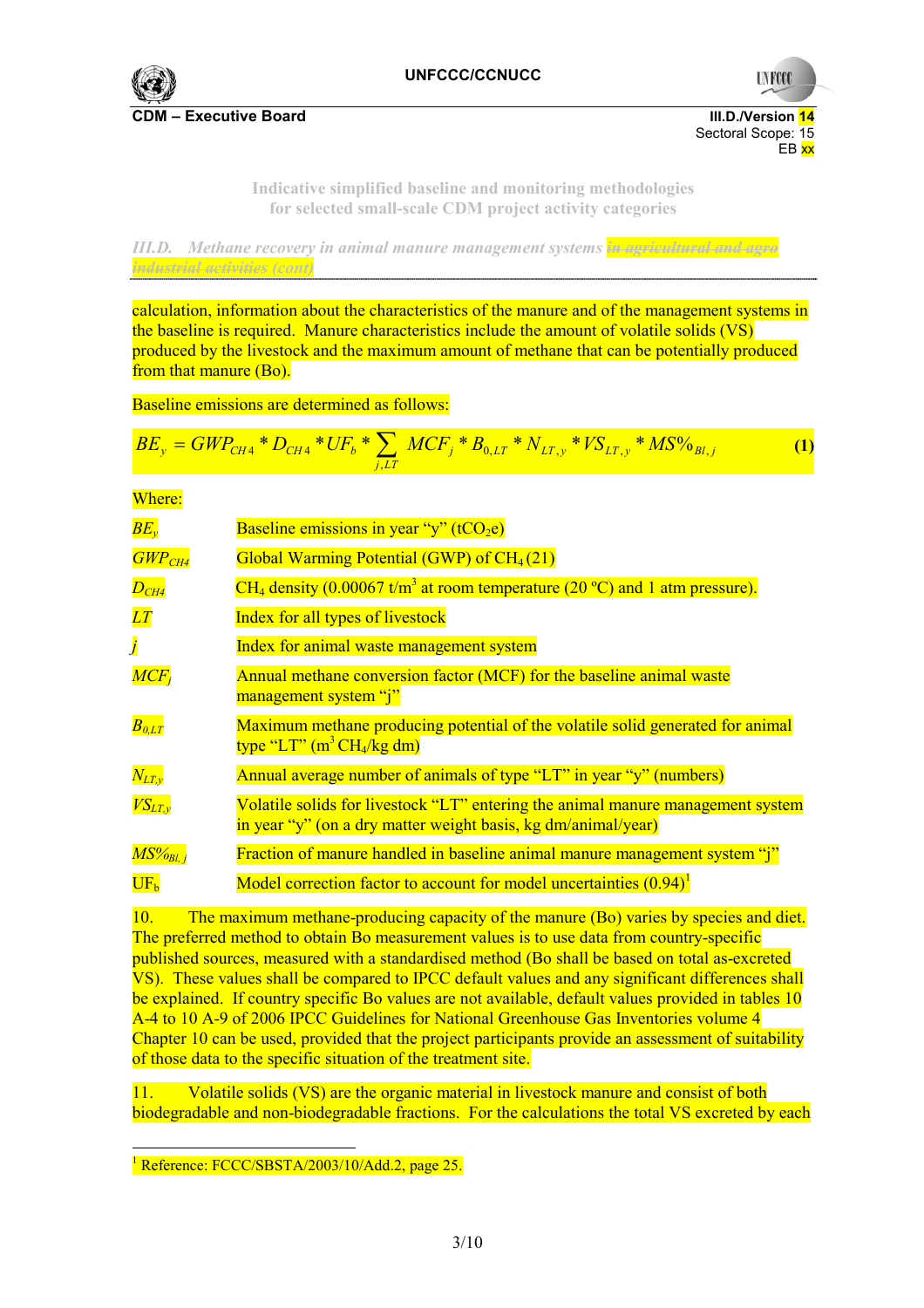

Sectoral Scope: 15<br>EB xx en de la provincia de la provincia de la provincia de la provincia de la provincia de la provincia de la provi

**UNFCC** 

**Indicative simplified baseline and monitoring methodologies for selected small-scale CDM project activity categories** 

*III.D. Methane recovery in animal manure management systems in agricultural and agro industrial activities (cont)* 

animal species is required. The preferred method to obtain VS is to use data from nationally published sources. These values shall be compared with IPCC default values and any significant differences shall be explained. If data from nationally published sources are not available, country-specific VS excretion rates can be estimated from feed intake levels, via the enhanced characterisation method (tier 2) described in section 10.2 in 2006 IPCC Guidelines for National Greenhouse Gas Inventories Volume 4 chapter 10. If country specific VS values are not available IPCC default values provided in 2006 IPCC Guidelines for National Greenhouse Gas Inventories Volume 4 chapter 10 table 10 A-4 to 10 A-9 can be used provided that the project participants provide an assessment of suitability of those data to the specific situation of the treatment site particularly with reference to feed intake levels.

12. In case default IPCC values for VS are adjusted for a site-specific average animal weight, it shall be well explained and documented. The following formula shall be used:

$$
VS_{LT,y} = \left(\frac{W_{site}}{W_{default}}\right) * VS_{default} * nd_y
$$
\n(2)

Where:

| $W_{site}$                | Average animal weight of a defined livestock population at the project site (kg)                                                                                             |
|---------------------------|------------------------------------------------------------------------------------------------------------------------------------------------------------------------------|
| $W_{\text{default}}$      | Default average animal weight of a defined population, this data is sourced from<br>$\text{IPCC } 2006 \text{ (kg)}$                                                         |
| $\overline{VS_{default}}$ | Default value for the volatile solid excretion rate per day on a dry-matter basis for a<br>defined livestock population (kg dm/animal/day)                                   |
| $nd_v$                    | Number of days in year "y" where the treatment plant was operational.                                                                                                        |
| 13.                       | Bo or VS values applicable to developed countries can be used provided the following<br>four conditions are satisfied:                                                       |
|                           | The genetic source of the production operations livestock originates from an Annex I<br>Party;                                                                               |
|                           | The farm uses formulated feed rations (FFR) which are optimized for the various<br>$\text{animal(s)}$ , stage of growth, category, weight gain/productivity and/or genetics; |
|                           | The use of FFR can be validated (through on-farm record keeping, feed supplier, etc.);                                                                                       |
|                           | The project specific animal weights are more similar to developed country IPCC<br>default values.                                                                            |

14. In case of sequential treatment stages, the reduction of the volatile solids during a treatment stage is estimated based on referenced data for different treatment types. Emissions from the next treatment stage are then calculated following the approach outlined above, but with volatile solids adjusted for the reduction from the previous treatment stages by multiplying by (1 -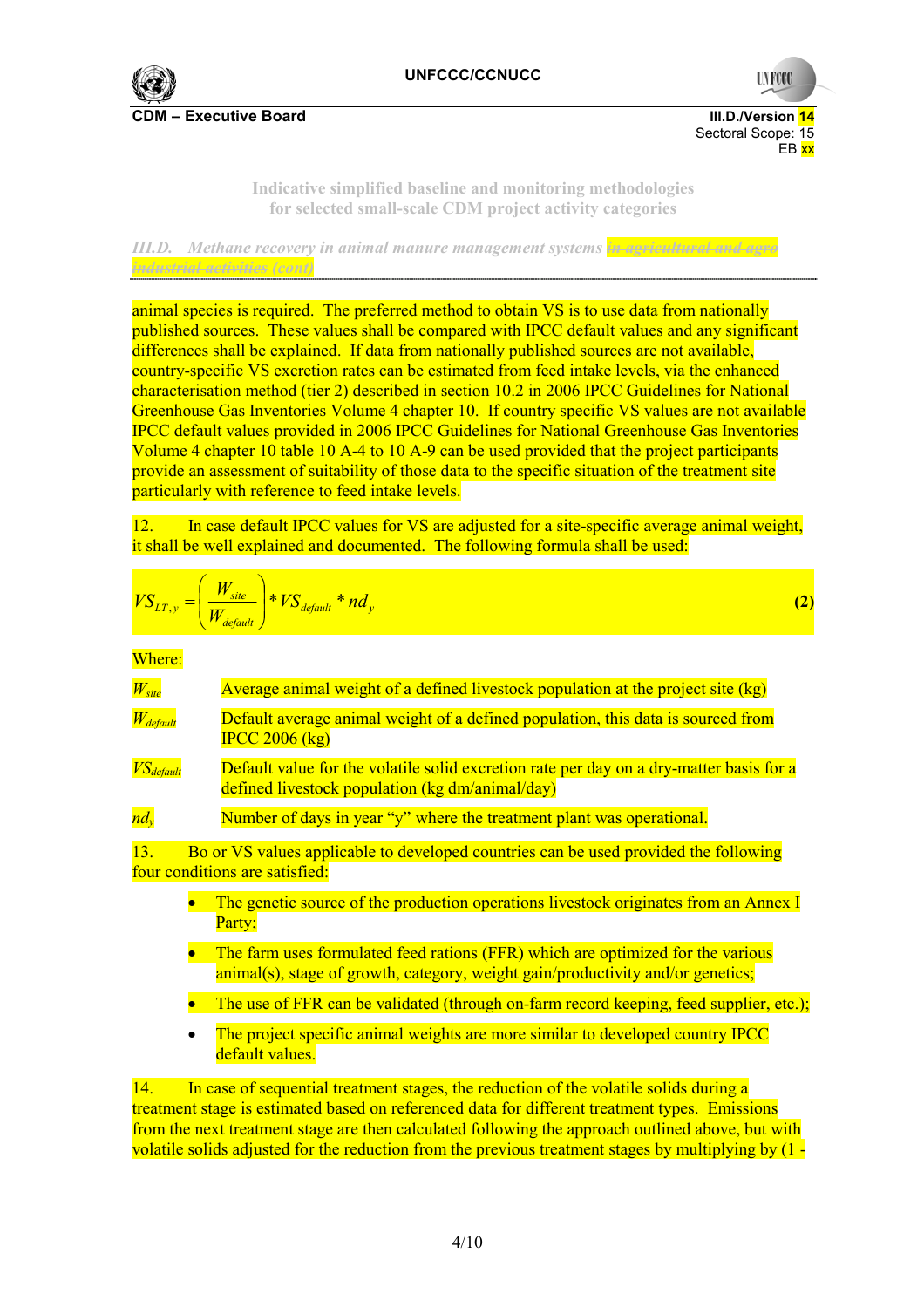

**UNFCCC** 

**Indicative simplified baseline and monitoring methodologies for selected small-scale CDM project activity categories** 

en de la provincia de la provincia de la provincia de la provincia de la provincia de la provincia de la provi

*III.D. Methane recovery in animal manure management systems in agricultural and agro industrial activities (cont)* 

RVS), where RVS is the relative reduction of volatile solids from the previous stage. The relative reduction (RVS) of volatile solids depends on the treatment technology and should be estimated in a conservative manner. Default values for different treatment technologies can be found in the table in annex 1.

15. Methane Conversion Factors (MCF) values are determined for a specific manure management system and represent the degree to which Bo is achieved. Where available countryspecific MCF values that reflect the specific management systems used in particular countries or regions shall be used. Alternatively, the IPCC default values provided in table 10.17 of 2006 IPCC Guidelines for National Greenhouse Gas Inventories Volume 4 Chapter 10 can be used.

*16.* The annual average number of animals  $(N_{LTv})$  are determined as follows:

$$
N_{LT,y} = N_{da,y} * \left(\frac{N_{p,y}}{365}\right)
$$
 (3)

Where:

| $N_{da,y}$  | Number of days animal is alive in the farm in the year "y" (numbers)        |
|-------------|-----------------------------------------------------------------------------|
| $N_{p,\nu}$ | Number of animals produced annually of type "LT" for the year "y" (numbers) |

8 If the recovered methane is used for heat or electricity generation, the corresponding category of type I project activities can be applied.

## **Project Activity Emissions**

- 17. Project activity emissions consist of:
	- (a) Physical leakage of biogas in the manure management systems which includes production, collection and transport of biogas to the point of flaring/combustion or gainful use  $(PE_{PLv})$ ;
	- (b) Emissions from flaring or combustion of the gas stream (*PEflare,y*);
	- $(c)$  CO<sub>2</sub> emissions from use of fossil fuels or electricity for the operation of all the installed facilities (*PE<sub>power,y*).</sub>

$$
PE_y = PE_{PL,y} + PE_{flare,y} + PE_{power,y}
$$
\n(4)

Where:

| $\overline{PE_{v}}$    | Project emissions in year "y" (t $CO2e$ )                                                      |
|------------------------|------------------------------------------------------------------------------------------------|
| $\overline{PE_{PL,v}}$ | Emissions due to physical leakage of biogas in year "y" (tCO <sub>2</sub> e)                   |
| $PE_{\text{flare}, v}$ | Emissions from flaring or combustion of the biogas stream in the year "y" (tCO <sub>2</sub> e) |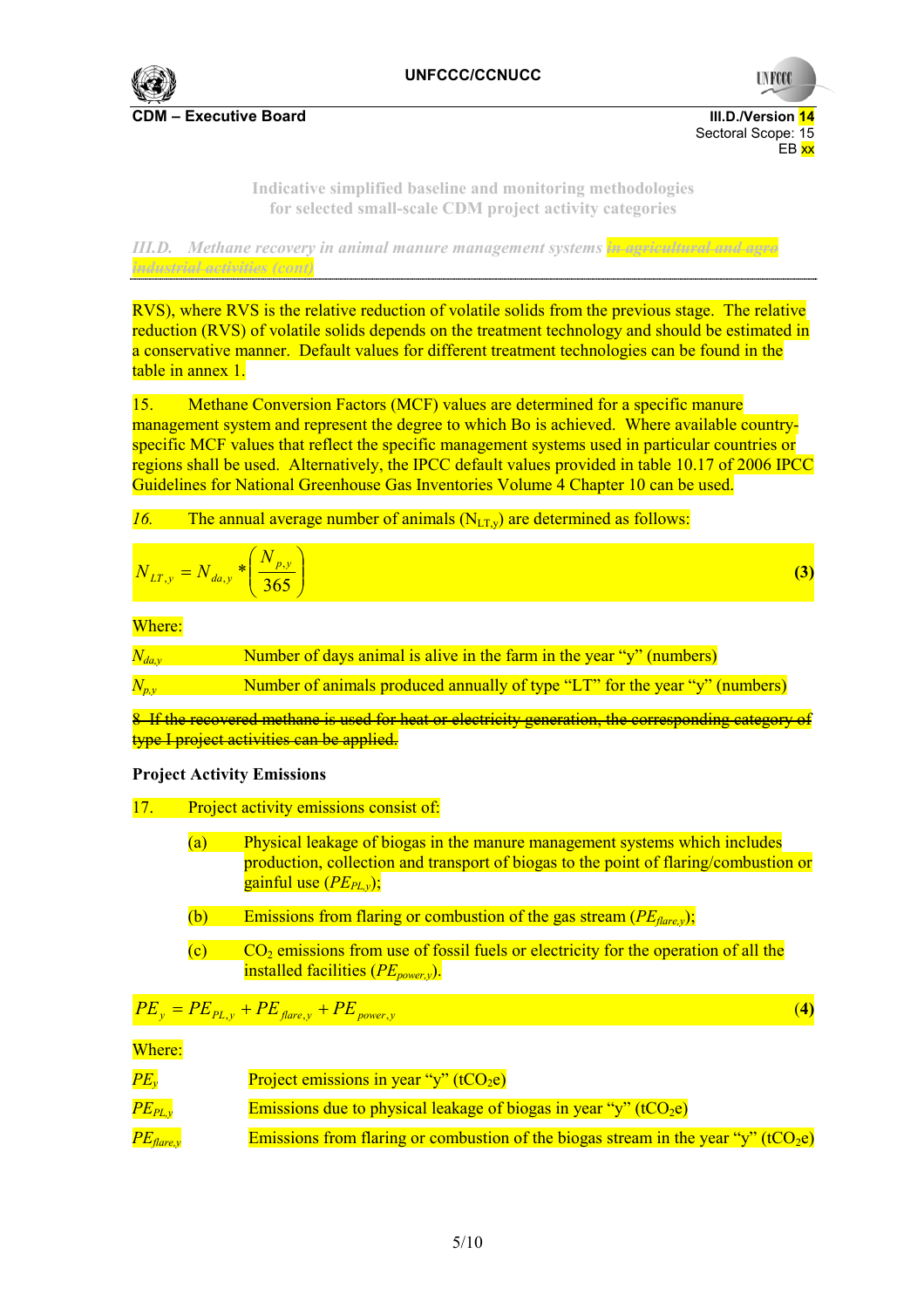

**UNFCC** 

**Indicative simplified baseline and monitoring methodologies for selected small-scale CDM project activity categories** 

en de la provincia de la provincia de la provincia de la provincia de la provincia de la provincia de la provi

*III.D. Methane recovery in animal manure management systems in agricultural and agro industrial activities (cont)* 

*PE<sub>power,y</sub>* Emissions from the use of fossil fuel or electricity for the operation of the installed facilities in the year "y"  $(tCO<sub>2</sub>e)$ 

18. Project emissions due to physical leakage of biogas from the animal manure management systems used to produce, collect and transport the biogas to the point of flaring or gainful use is estimated as 10% of the maximum methane producing potential of the manure fed into the management systems implemented by the project activity<sup>2</sup>, as follows:

$$
PE_{PL,y} = 0.10 * GWP_{CH4} * D_{CH4} * \sum_{i,LT} B_{0,LT} * N_{LT,y} * VS_{LT,y} * MS\%_{i,y}
$$
(5)

Where:

*MS%<sub>i</sub>*, Fraction of manure handled in system "i" in year "y"

If the project activity involves sequential manure management systems, the procedure specified in paragraph 14 shall be used to estimate the project emissions due to physical leakage of biogas in each stage.

19. In case of flaring/combustion of biogas, project emissions are estimated using the procedures described in the "Tool to determine project emissions from flaring gases containing methane".

20. Project emissions from electricity consumption are determined as per the procedures described in AMS I.D. For project emissions from fossil fuel consumption the emission factor for the fossil fuel shall be used (tCO $_2$ /tonne). Local values are to be used, if local values are difficult to obtain, IPCC default values may be used. If recovered methane is used to power auxiliary equipment of the project it should be taken into account accordingly, using zero as its emission factor.

## **Leakage**

21. No leakage calculation is required.

#### **Monitoring**

 $\overline{a}$ 

22. The emission reductions achieved by the project activity will be determined ex-post through direct measurement of the amount of methane fuelled, flared or gainfully used. It is likely that the project activity involves manure treatment steps with higher methane conversion factors (MCF) than the MCF for the manure treatment systems used in the baseline situation, therefore the emission reductions achieved by the project activity is limited to the ex-post calculated baseline emissions minus project emissions using the actual monitored data for the project activity  $(N_{LT,v}$ ,

 $2$  2006 IPCC Guidelines for National Greenhouse Gas Inventories Volume 4 Chapter 10 guidelines specify a default value of 10% of the maximum methane producing potential (Bo) for the physical leakages from anaerobic digesters.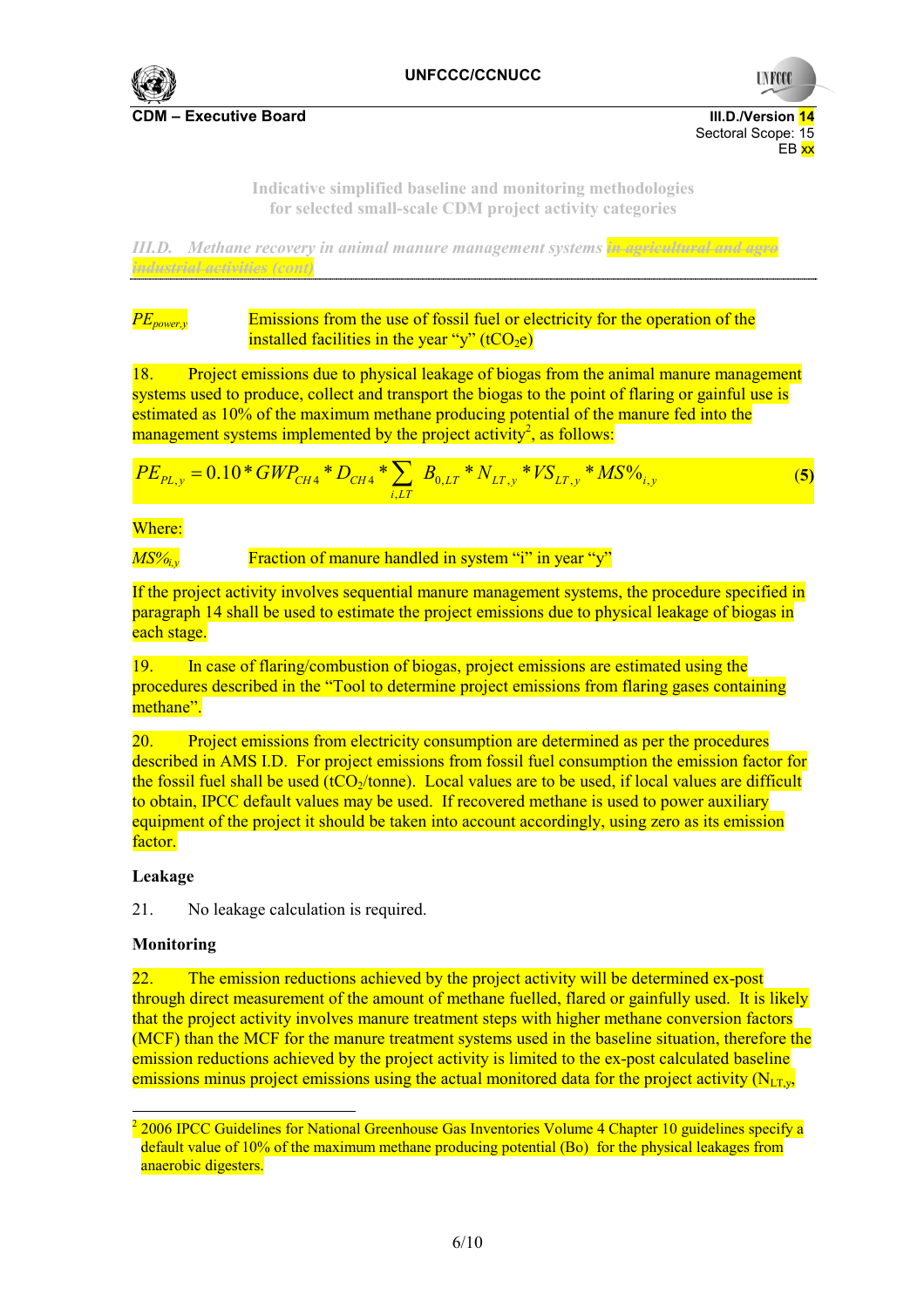

**UNFCO** 

**CDM – Executive Board III.D./Version 14**  Sectoral Scope: 15<br>EB xx en de la provincia de la provincia de la provincia de la provincia de la provincia de la provincia de la provi

> **Indicative simplified baseline and monitoring methodologies for selected small-scale CDM project activity categories**

*III.D. Methane recovery in animal manure management systems in agricultural and agro industrial activities (cont)* 

MS% iv and in case adjusted values for animal weight are used as defined in paragraph 12:  $VS_{LTv}$ ). The emission reductions achieved in any year are the lowest value of the following:

 $ER_{v \text{ ex-nost}} = \min \left[ \left( BE_{v \text{ ex-nost}} - PE_{v \text{ ex-nost}} \right), \left( MD_{v} - PE_{\text{nower}} \right)_{v \text{ ex-nost}} \right) \right]$  (6)

Where:

| $ER_{y,ex-post}$                          | Emission reductions achieved by the project activity based on monitored values<br>for year "y" $(tCO2 e)$                                                            |
|-------------------------------------------|----------------------------------------------------------------------------------------------------------------------------------------------------------------------|
| $BE_{y,ex-post}$                          | Baseline emissions calculated using formula 1 using ex post monitored values of<br>$N_{LT,y}$ and if applicable $VS_{LT,y}$                                          |
| $\overline{\text{PE}}_{\text{y,ex-post}}$ | Project emissions calculated using formula 4 using ex post monitored values of<br>$N_{LT, v}$ MS% $_{i,v}$ and if applicable $VS_{LT, v}$                            |
| $MD_{v}$                                  | methane captured and destroyed or used gainfully by the project activity in year<br>"y" $(tCO2e)$                                                                    |
| $PE_{power,y,ex-post}$                    | Emissions from the use of fossil fuel or electricity for the operation of the installed<br>facilities based on monitored values in the year "y" (tCO <sub>2</sub> e) |

In case of flaring/combustion  $MD<sub>v</sub>$  will be measured using the conditions of the flaring process:

$$
MD_{y} = BG_{burnt,y} * w_{CH4,y} * D_{CH4} * FE * GWP_{CH4}
$$
\n(7)

Where:

 $BG_{burnty}$  Biogas<sup>3</sup> flared or combusted in year "y" (m<sup>3</sup>)

 $w_{CH4,y}$  Methane content<sup>3</sup> in biogas in the year "y" (mass fraction)

*FE* Flare efficiency in the year "y" (fraction)

23. The method for integration of the terms in equation above to obtain the results for one year of measurements within the confidence level, as well as the methods and instruments used for metering, recording and processing the data obtained, shall be described in the project design document and monitored during the crediting period.

24. In case of project activities covered under paragraph 4 (b) and 4 (c) the project participants shall maintain a biogas (or methane) balance based on:

- (a) Continuous measurement of the amount of biogas captured at the methane recovery system of the animal manure waste management system;
- (b) Continuous measurement of the amount of biogas used for various purposes in the project activity: e.g. heat, electricity, flare, injection into natural gas distribution grid, etc. The difference is considered as loss due to physical leakage and deducted from the emission reductions.

 $3$  Biogas and methane content measurements shall be on the same basis (wet or dry).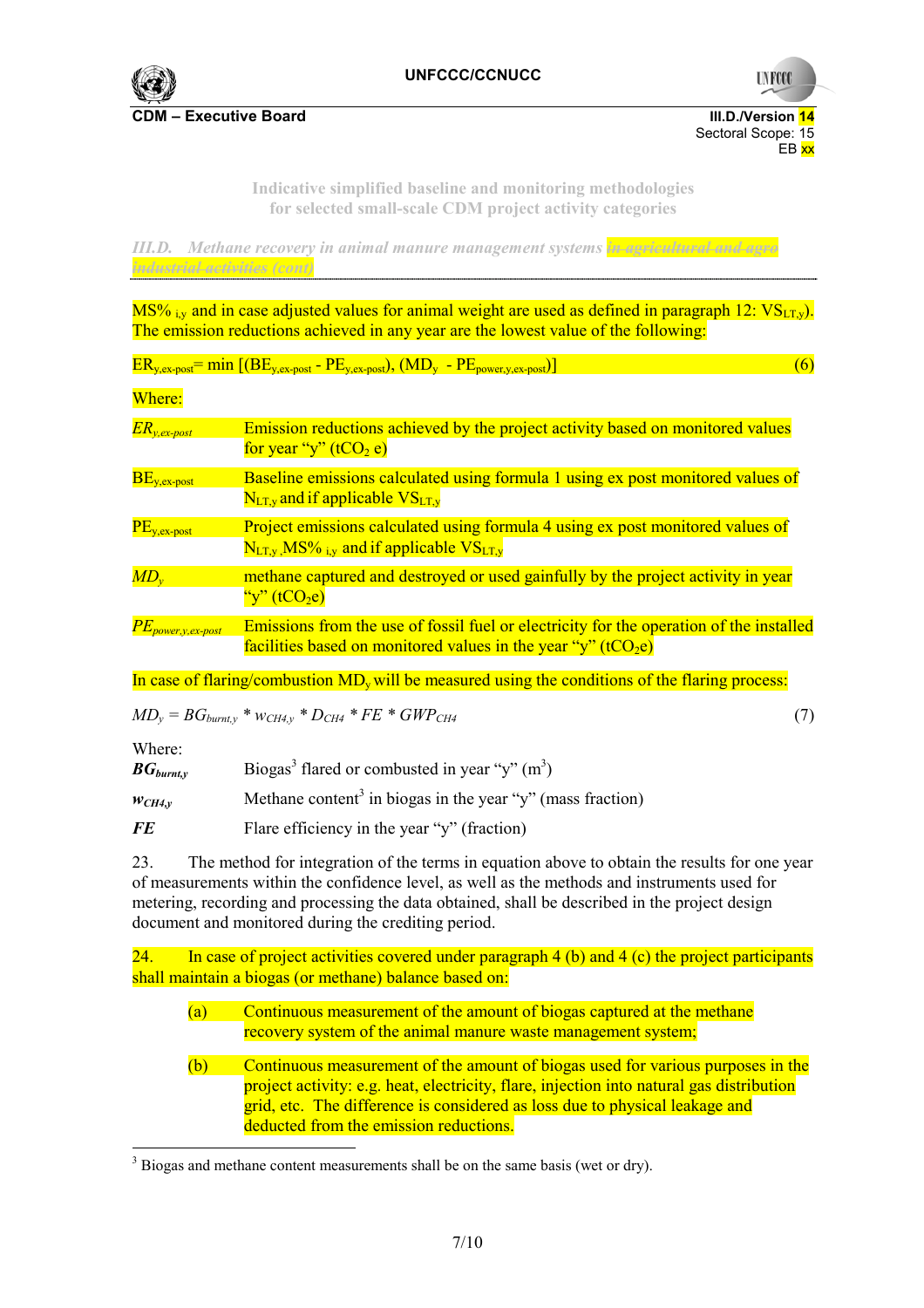

Sectoral Scope: 15<br>EB xx en de la provincia de la provincia de la provincia de la provincia de la provincia de la provincia de la provi

**UNFCO** 

**Indicative simplified baseline and monitoring methodologies for selected small-scale CDM project activity categories** 

*III.D. Methane recovery in animal manure management systems in agricultural and agro industrial activities (cont)* 

25. The amount of biogas recovered and fuelled, flared or used gainfully shall be monitored ex-post, using flow meters. The fraction of methane in the biogas should be measured with a continuous analyser or, alternatively, with periodical measurements at a 95% confidence level. Temperature and pressure of the biogas are required to determine the density of methane combusted.

26. Regular maintenance should ensure optimal operation of flares. The flare efficiency, defined as the fraction of time in which the gas is combusted in the flare, multiplied by the efficiency of the flaring process, shall be monitored. One of the two following options shall be used to determine the efficiency of the flaring process in an enclosed flare:

- (a) To adopt a 90% default value or
- (b) To perform a continuous monitoring of the efficiency.<sup>4</sup>

If option (a) is chosen, continuous check of compliance with the manufacturer's specification of the flare device (temperature, biogas flow rate) should be done. If in any specific hour any of the parameters is out of the range of specifications, 50% of default value should be used for this specific hour. For open flare 50% default value should be used, as it is not possible in this case to monitor the efficiency. If at any given time the temperature of the flare is below 500ºC, 0% default value should be used for this period.

Project activities where a portion of the biogas is destroyed through flaring and the other portion is used for energy may consider to apply the flare efficiency to the portion of the biogas used for energy, if separate measurements are not performed.

27. Flow meters, sampling devices and gas analysers shall be subject to regular maintenance, testing and calibration to ensure accuracy.

28. The annual fossil fuel or electricity used to operate the facility or power auxiliary equipment shall be monitored. Alternatively it shall be assumed that all relevant electrical equipment operate at full rated capacity, plus 10% to account for distribution losses, for 8760 hours per annum.

29. The number of days that the animal manure management system capturing methane and flaring/combusting or gainfully using methane was operational (*ndy)* shall be monitored.

30. The PDD shall describe the system used for monitoring the fraction of the manure handled in the manure management system (MS%, $_{i,y}$ ), the average weight of the livestock ( $W_{site}$ ) and the livestock population  $(N_{LTv})$  taking into account the average number of days the animals are alive in the farm in a specific year. The consistency between these values and indirect information (records of sales, records of food purchases) shall be assessed. Significant changes in livestock population and average weight shall be explained.

 <sup>4</sup> The procedures described in the Methodological Tool to determine project emissions from flaring gases containing methane shall be used.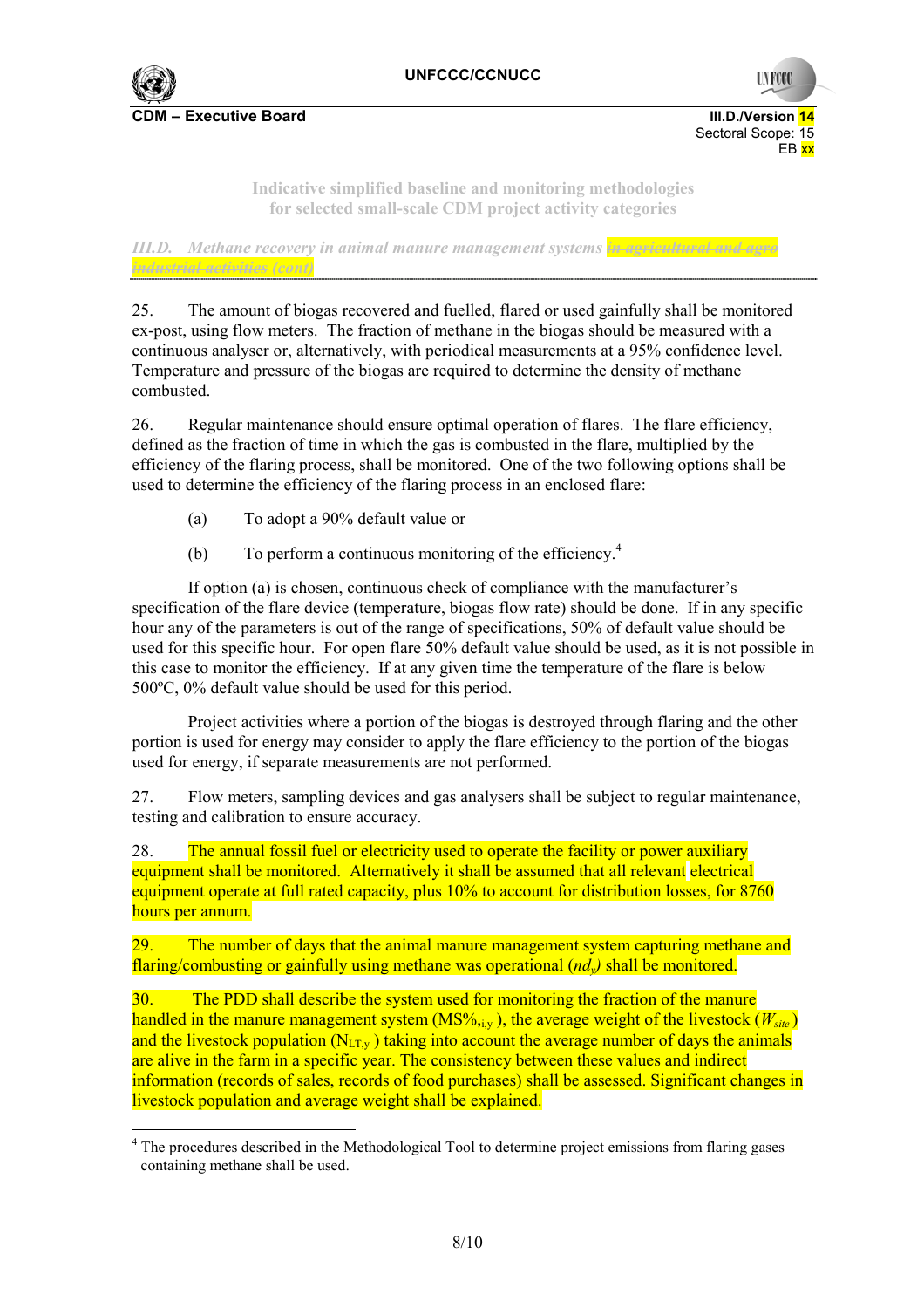

**UNFCC** 

**CDM – Executive Board III.D./Version 14** 

Sectoral Scope: 15<br>EB xx en de la provincia de la provincia de la provincia de la provincia de la provincia de la provincia de la provi

> **Indicative simplified baseline and monitoring methodologies for selected small-scale CDM project activity categories**

*III.D. Methane recovery in animal manure management systems in agricultural and agro industrial activities (cont)* 

31. In case developed country VS values are being used the following shall be monitored:

- (a) Genetic source of the production operations livestock originate from an Annex I Party;
- (b) The formulated feed rations (FFR). If equation 2 is used to estimate the value  $VS_{\text{default}}$  (kg-dm/animal/day), the default average animal weight of a defined population (kg) shall be recorded and archived.

The emission reduction achieved by the project activity can be estimated ex-ante in the PDD by:

$$
ER_{y,estimated} = BE_y - PE_y - Leakage
$$
 (6)

The actual emission reduction achieved by the project during the crediting period will be calculated using the amount of methane recovered and destroyed by the project activity, calculated as:

$$
ER_{y, calculated} = MD_y - PE_y - Leakage
$$
 (7)

Where:

*PE<sub>y</sub>* actual project emissions in the year  $\psi$ 

32. The proper soil application (not resulting in methane emissions) of the final sludge must be monitored.

33. The monitoring plan should include on site inspections for each individual farm included in the project boundary where the project activity is implemented for each verification period.

#### **Project activity under a programme of activities**

 The following conditions apply for use of this methodology in a project activity under a programme of activities:

34. In case the project activity involves the replacement of equipment, and the leakage effect of the use of the replaced equipment in another activity is neglected, because the replaced equipment is scrapped, an independent monitoring of scrapping of replaced equipment needs to be implemented. The monitoring should include a check if the number of project activity equipment distributed by the project and the number of scrapped equipment correspond with each other. For this purpose scrapped equipment should be stored until such correspondence has been checked. The scrapping of replaced equipment should be documented and independently verified.